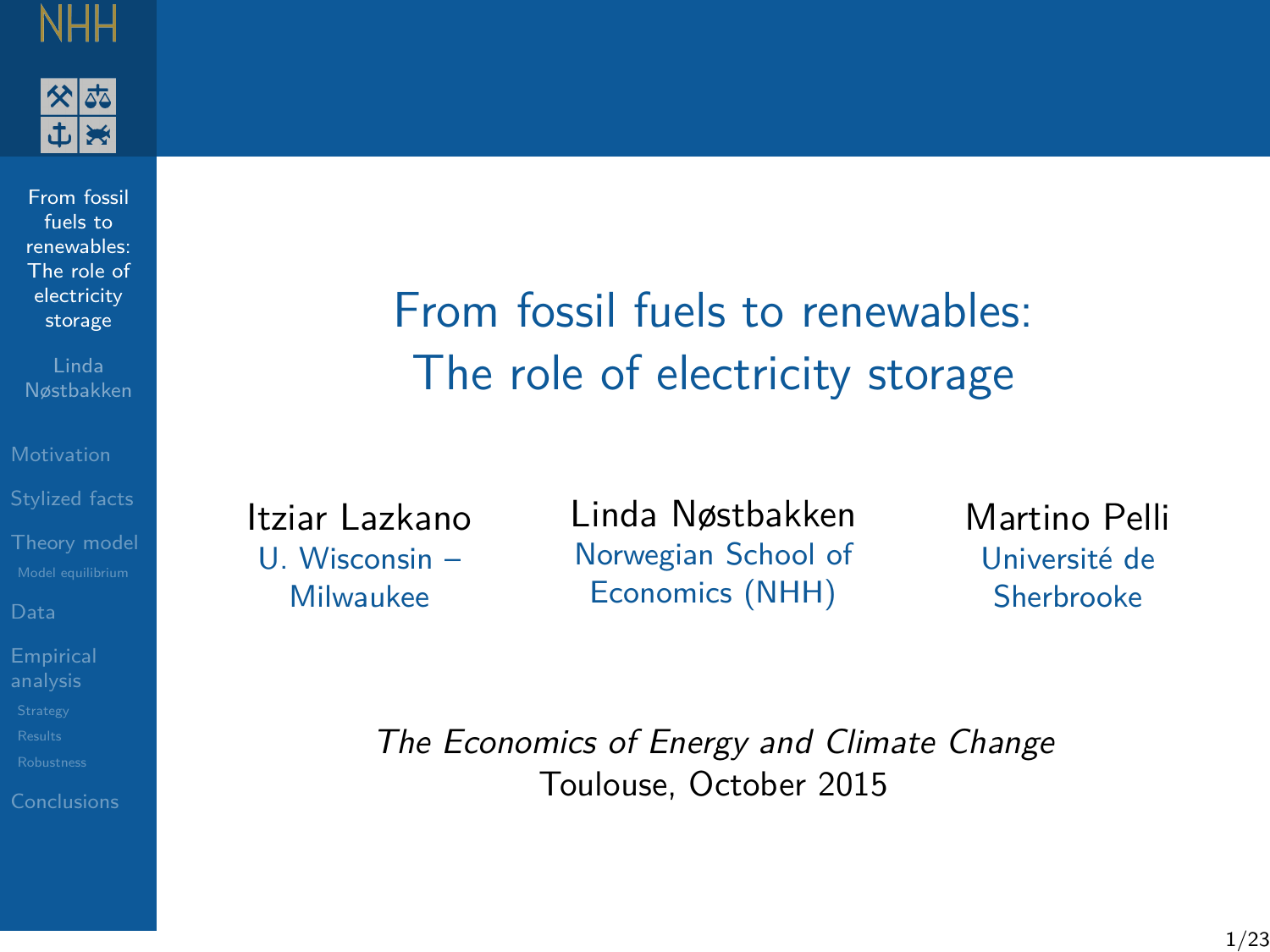

# <span id="page-1-0"></span>Directed technical change in electricity

From fossil fuels to [renewables:](#page-0-0) The role of electricity storage

Nøstbakken

[Motivation](#page-1-0)

[Stylized facts](#page-5-0)

■ Climate change concerns have led society to seek alternatives to reduce GHG emissions

Electricity production is a main GHG source  $\overline{\phantom{a}}$ 

- 32% of GHG emissions in the US in 2012 (transportation sector responsible for 28%)
- **Up 11% from 1990**
- $\Rightarrow$  Highlights importance of shift from fossil fuels to renewable sources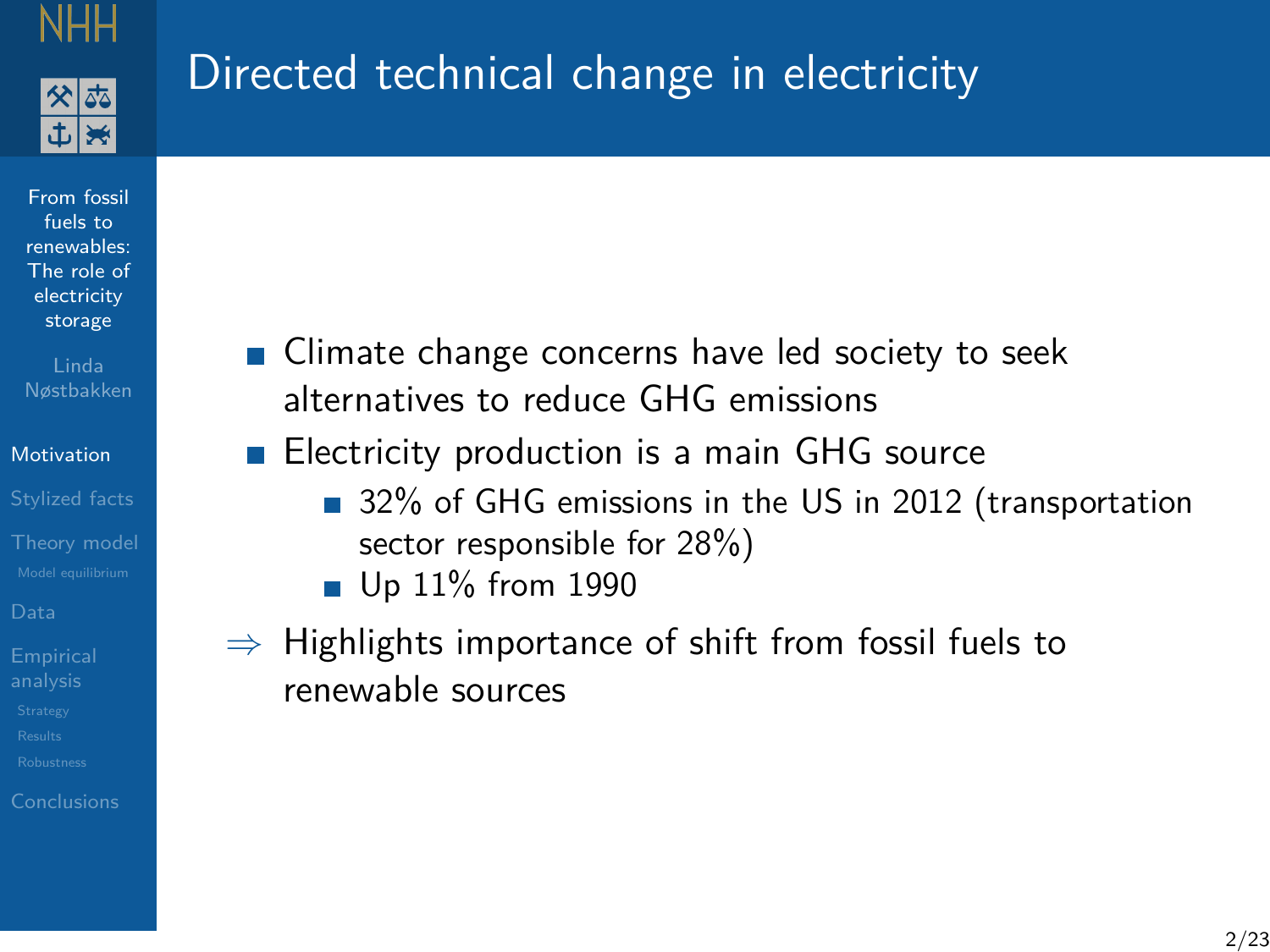

# Electricity storage plays important role

From fossil fuels to [renewables:](#page-0-0) The role of electricity storage

Nøstbakken

[Motivation](#page-1-0)

[Stylized facts](#page-5-0)

- A major obstacle for increasing the share of renewable sources in the grid mix is the intermittency of renewable energy sources – ex: wind, solar
- **Large scale electricity storage represents a potential** solution
	- Increases the flexibility in meeting demand  $-$  produce then dispatch when needed
	- **Enables the utilization of more of the potential energy** available from intermittent sources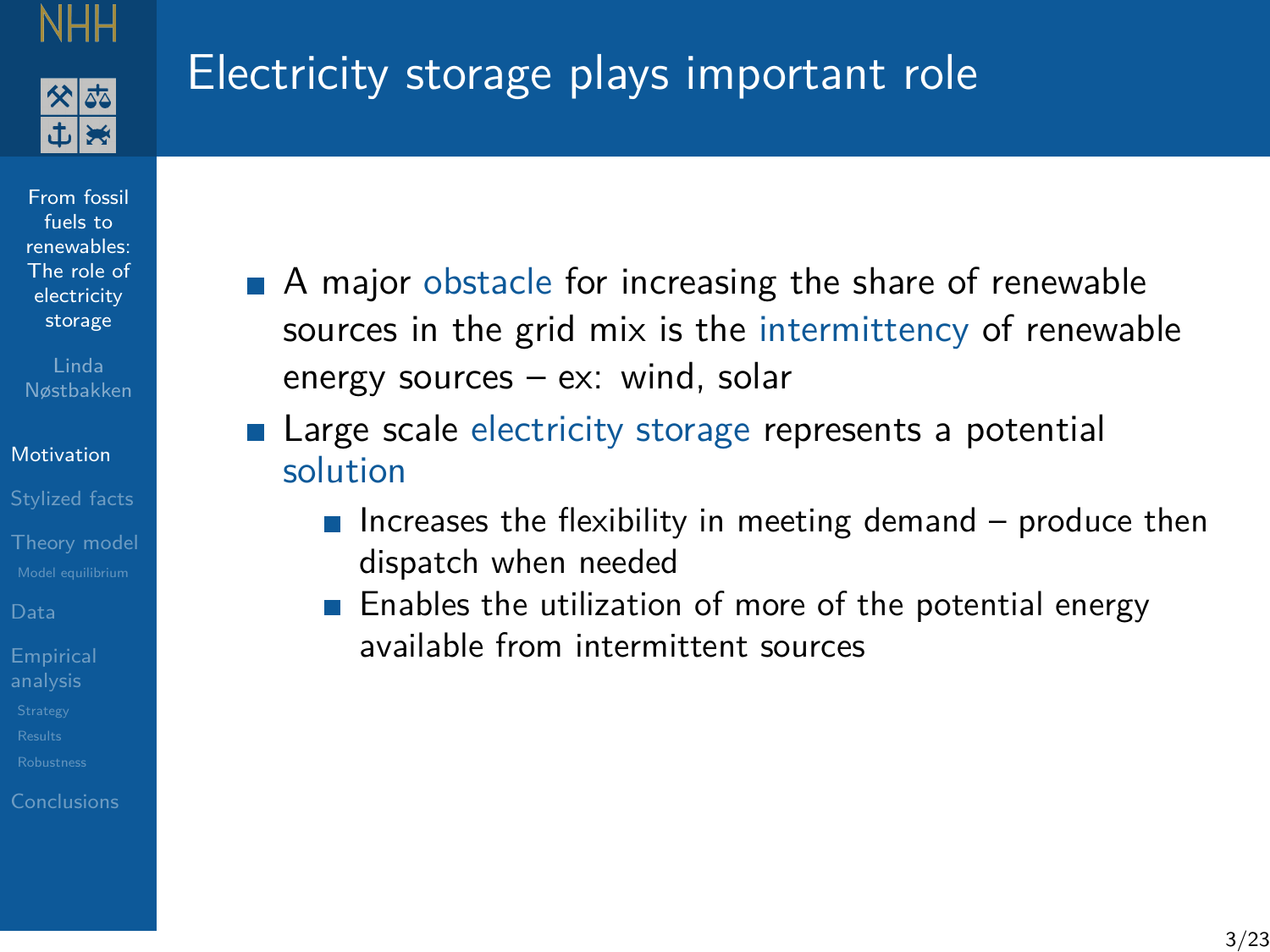

# Electricity storage plays important role

From fossil fuels to [renewables:](#page-0-0) The role of electricity storage

#### [Motivation](#page-1-0)

[Stylized facts](#page-5-0)

- A major obstacle for increasing the share of renewable sources in the grid mix is the intermittency of renewable energy sources – ex: wind, solar
- **Large scale electricity storage represents a potential** solution
	- Increases the flexibility in meeting demand  $-$  produce then dispatch when needed
	- **Enables the utilization of more of the potential energy** available from intermittent sources
- Electricity storage a double-edged sword?
	- **Creates more arbitrage possibilities for existing power** producers, including nonrenewable producers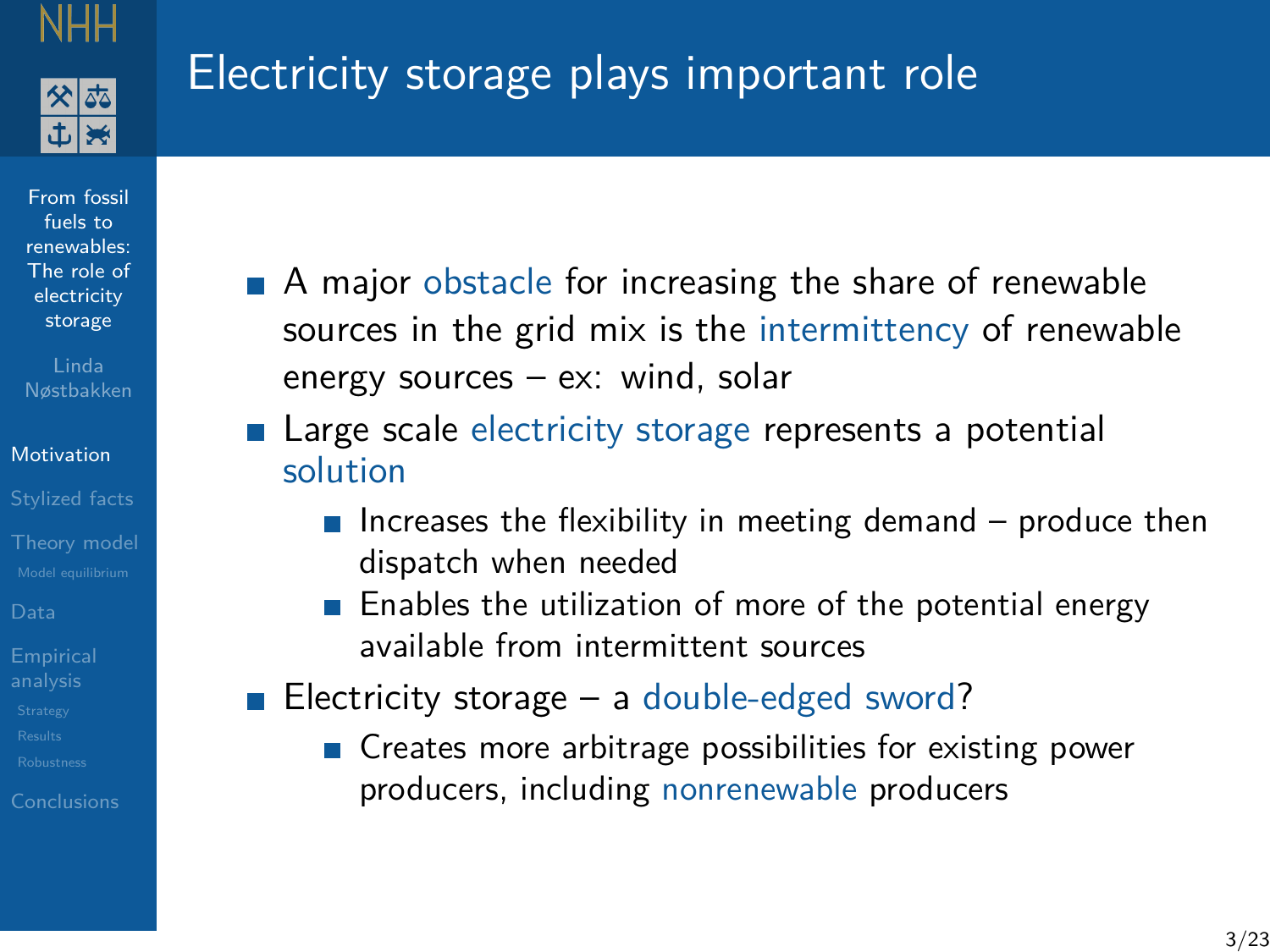

## Research question

From fossil fuels to [renewables:](#page-0-0) The role of electricity storage

Nøstbakken

[Motivation](#page-1-0)

[Stylized facts](#page-5-0)

RQ: Does electricity storage shift the direction of innovation toward renewable energy sources?

**No. 20 What this study does:** 

- Model: Electricity storage endogenously improves the substitutability between renewable and fossil fuel technologies
- **Empirical analysis to test how and to what extent** innovation in electricity storage affects innovation in renewable and fossil fuel generating technologies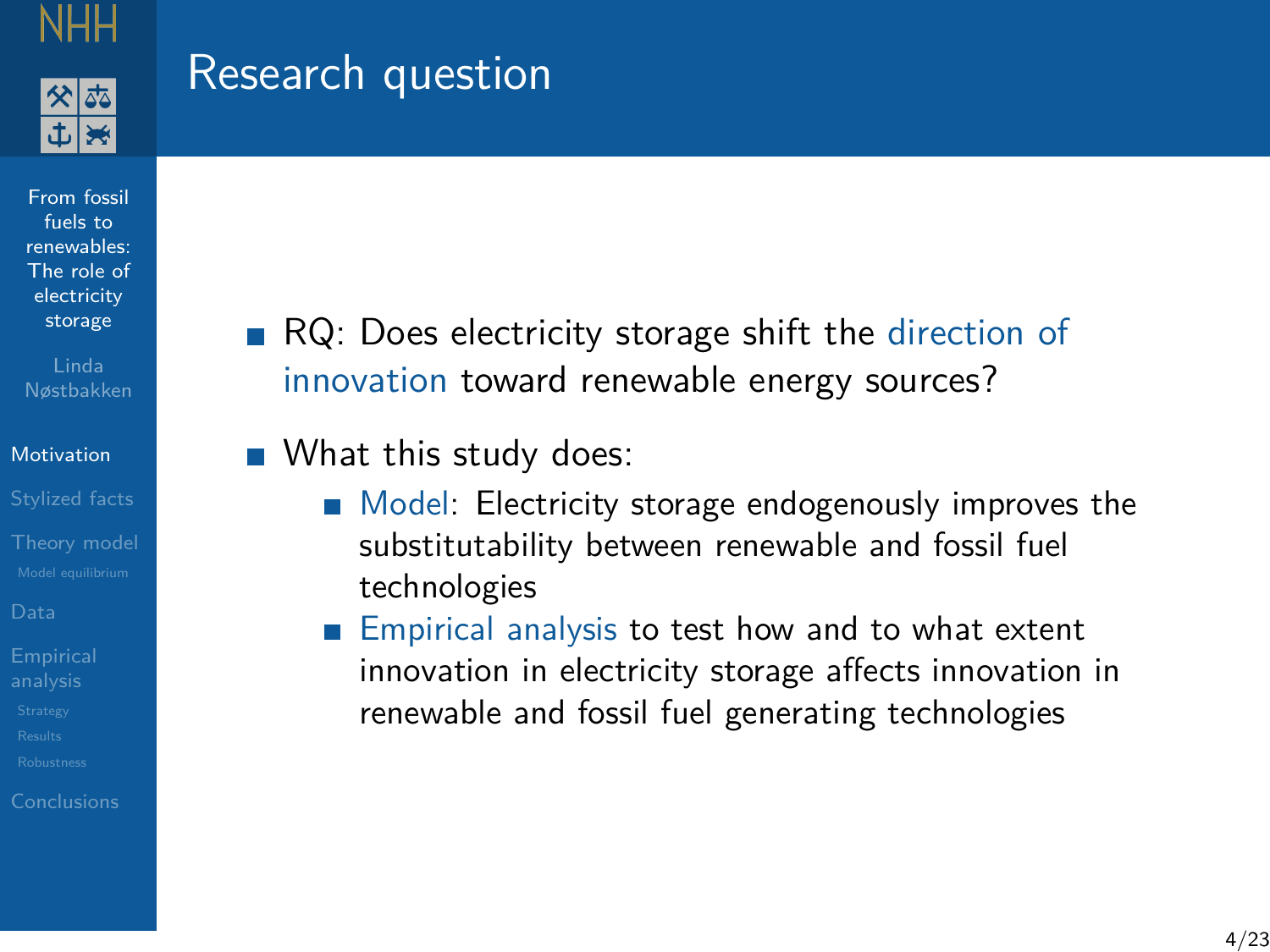

## <span id="page-5-0"></span>Storage initiatives

From fossil fuels to [renewables:](#page-0-0) The role of electricity storage

Nøstbakken

[Stylized facts](#page-5-0)

- **Public and private initiatives to increase electricity storage** capacity
- Innovation is key: The cost of energy storage currently a big roadblock
- $\blacksquare$  IHS CERA: 40 GW of storage capacity will be connected to the grid globally by 2022
- Storage technologies: Compressed air storage, liquid air storage, large batteries, power-to-gas, pumped hydro

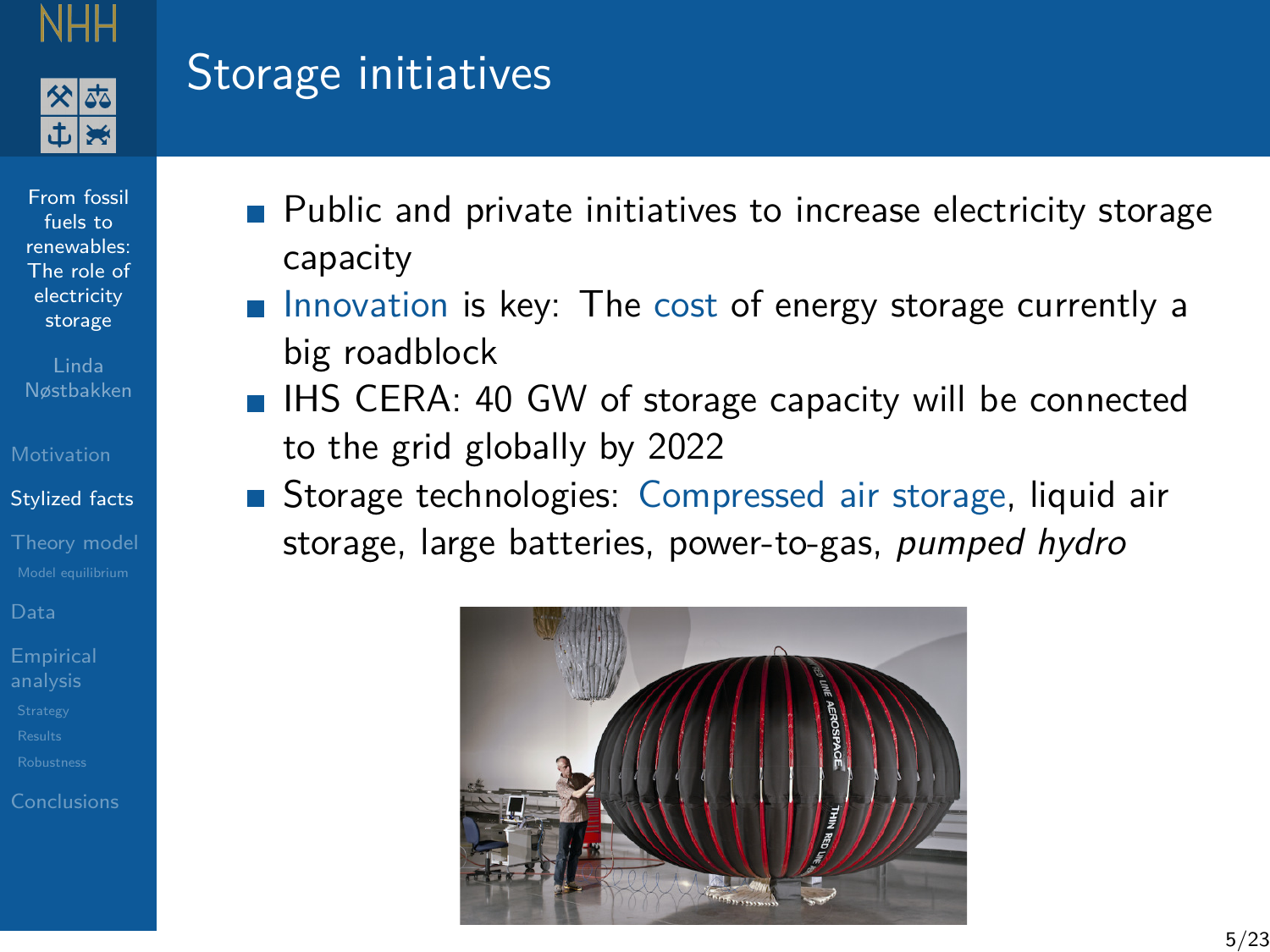

 $|\mathbf{H}|$ 

## <span id="page-6-0"></span>Theory model

From fossil fuels to [renewables:](#page-0-0) The role of electricity storage

Linda Nøstbakken

[Stylized facts](#page-5-0)

[Theory model](#page-6-0)

- Directed technological change framework  $\mathcal{L}_{\mathcal{A}}$
- An application to the electricity sector  $\mathcal{L}_{\mathcal{A}}$
- Electricity storage changes substitutability between  $\overline{\phantom{a}}$ renewable and nonrenewable electricity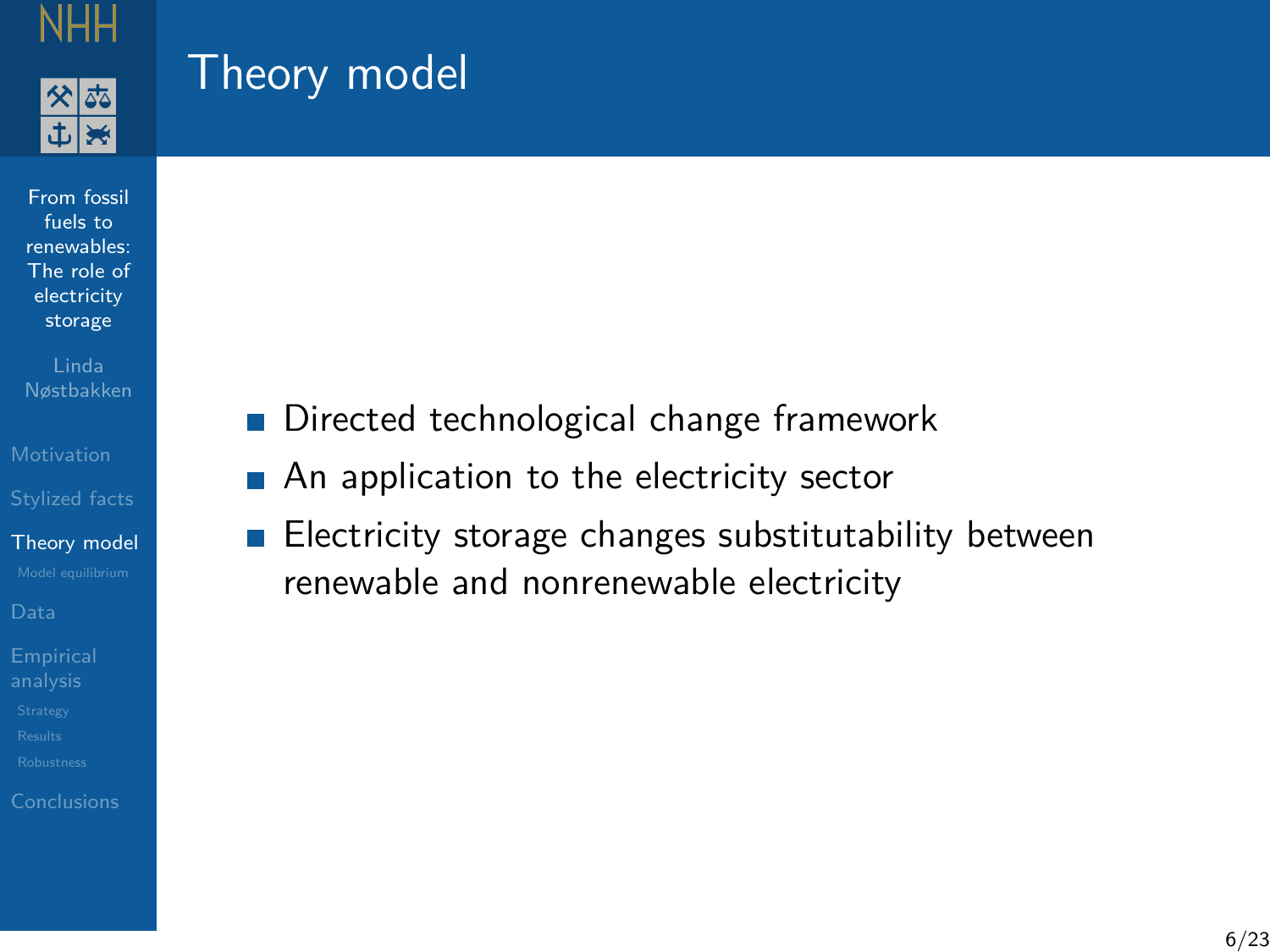

 $|\mathbf{H}|$ 

## Model assumptions

From fossil fuels to [renewables:](#page-0-0) The role of electricity storage

Linda Nøstbakken

[Stylized facts](#page-5-0)

[Theory model](#page-6-0)

### One-period model:

- 1 Innovation at beginning of period
- 2 Production with improved technologies at end of period
- Individuals: Consume electricity and aggregate outside good
- Firms: Electricity retailers and generators, innovators **The Co** 
	- **Take all prices and initial technologies as given**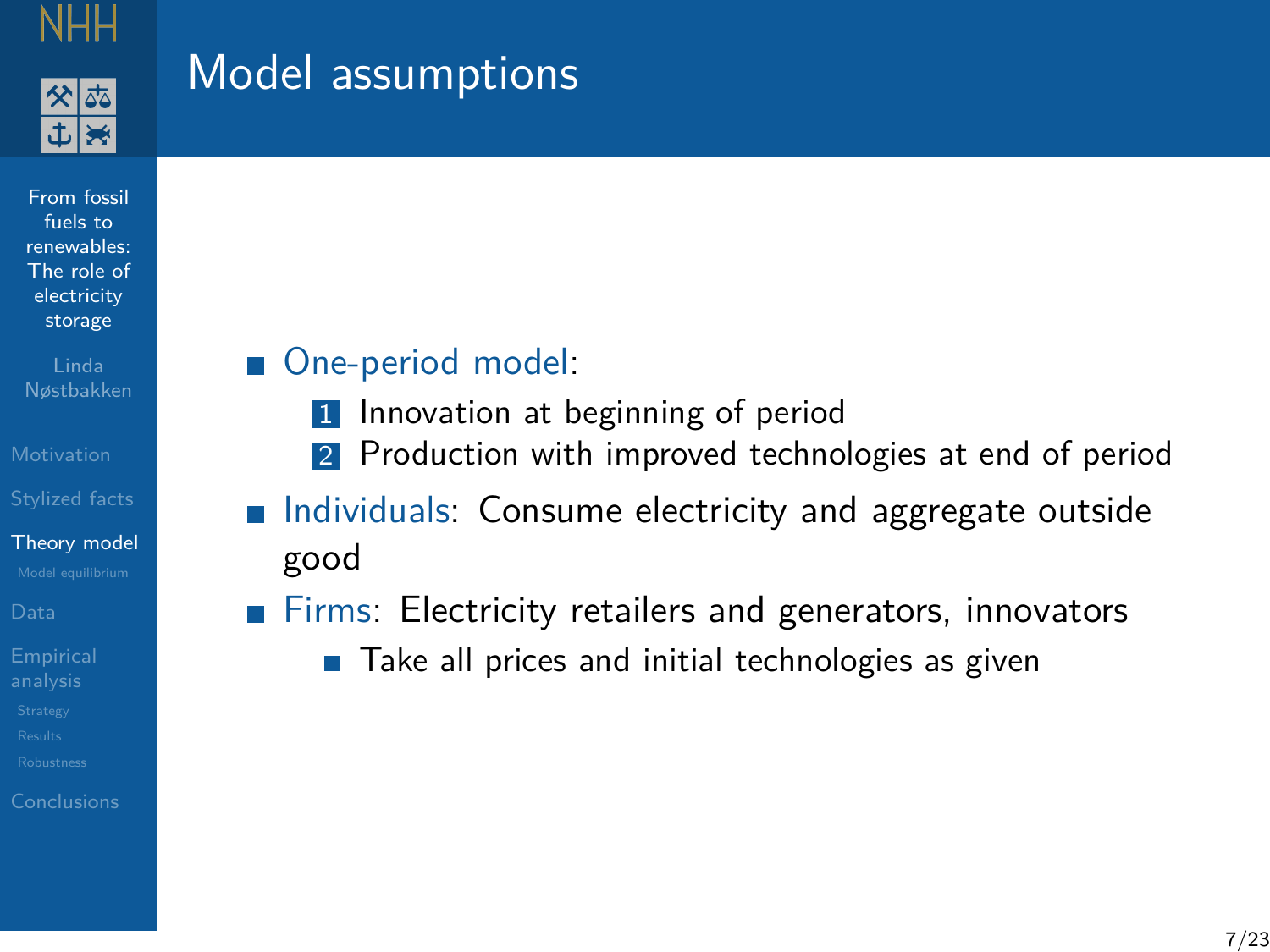

# Endogenous elasticity of substitution

From fossil fuels to [renewables:](#page-0-0) The role of electricity storage

Nøstbakken

[Stylized facts](#page-5-0)

[Theory model](#page-6-0)

 $\blacksquare$  The more efficient the storage technology, the higher the elasticity of substitution between renewable and nonrenewable electricity:

$$
Y = \left(Y_c \frac{\frac{\epsilon(A_s)-1}{\epsilon(A_s)}}{+Y_d} + Y_d \frac{\frac{\epsilon(A_s)-1}{\epsilon(A_s)}\right)^{\frac{\epsilon(A_s)}{\epsilon(A_s)-1}}
$$

where  $A_{\mathfrak s}$  is the current efficiency of the storage technology Innovation improves the storage technology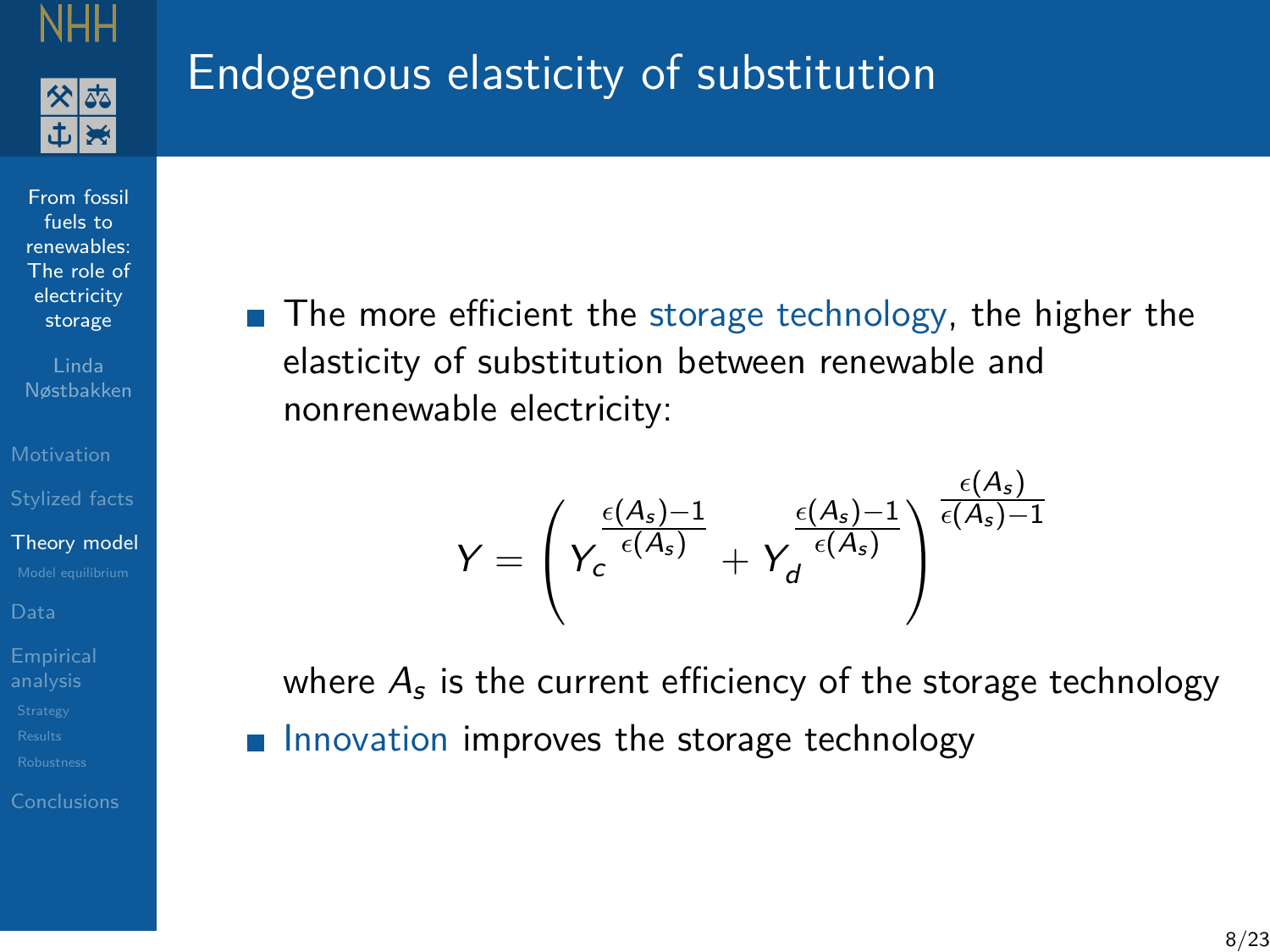

## Innovation

From fossil fuels to [renewables:](#page-0-0) The role of electricity storage

Nøstbakken

[Stylized facts](#page-5-0)

[Theory model](#page-6-0)

- **Innovation in three technologies: renewable and** nonrenewable electricity generation, and storage
- Innovation  $x_j$  costs  $\frac{1}{2}\psi_j x_j^2$  and yields technical progress:

$$
A_j = (1 + x_j) A_{j0}, j = c, d, s
$$

- Renewable and nonrenewable generation  $(c, d)$ :
	- **Innovation yields more efficient production technologies**  $\Rightarrow$  Lowers cost of electricity generation
- Storage technologies  $(s)$ 
	- **Innovation increases substitutability between renewable** and nonrenewable electricity:

$$
\epsilon(A_s)=\epsilon_0\left(1+x_s\right)A_{s0}
$$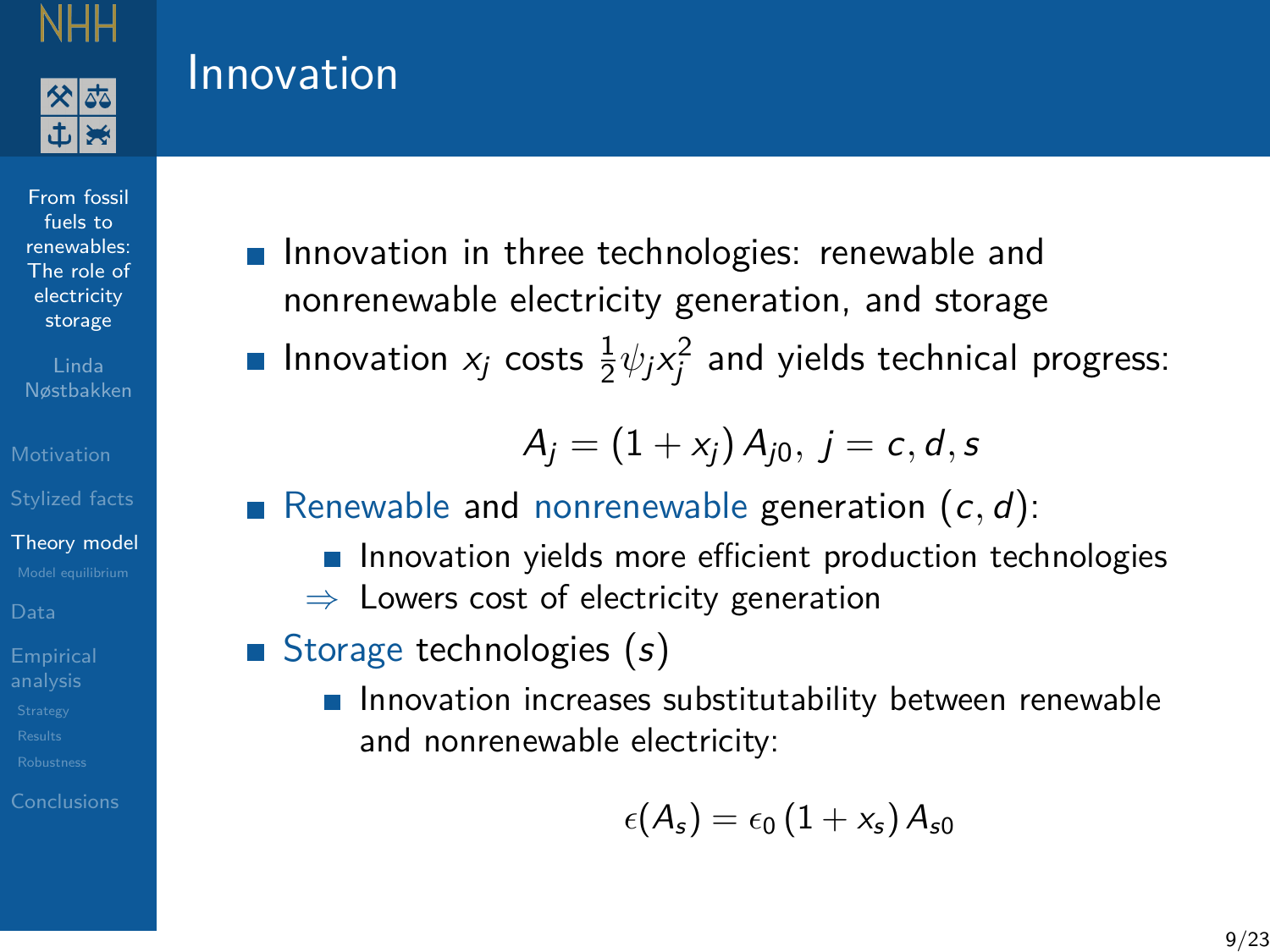

## <span id="page-10-0"></span>**Equilibrium**

From fossil fuels to [renewables:](#page-0-0) The role of electricity storage

Linda Nøstbakken

[Stylized facts](#page-5-0)

[Model equilibrium](#page-10-0)

- **1** End-of-period production problem: Production levels of renewable and nonrenewable electricity for given technologies
- 2 Beginning-of-period innovation problem: Innovation effort in renewable generation, nonrenewable generation, and storage technologies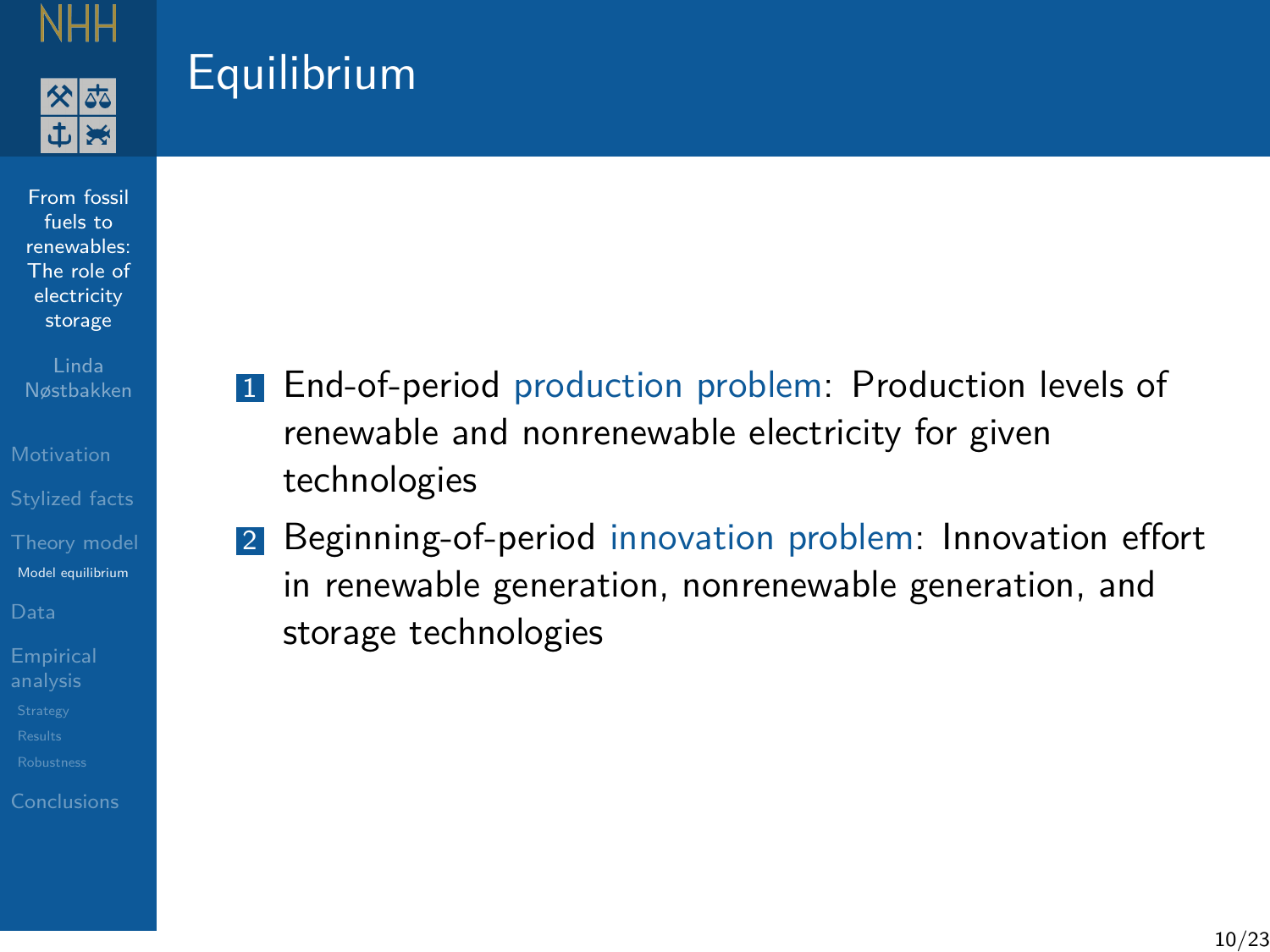

## Innovation in equilibrium

From fossil fuels to [renewables:](#page-0-0) The role of electricity storage

Linda Nøstbakken

[Stylized facts](#page-5-0)

[Model equilibrium](#page-10-0)

**Innovation in renewable and nonrenewable generation:** 

$$
\psi_j x_j P^{\beta-\epsilon} = \left(\epsilon P F^{\frac{1}{\epsilon-1}} + 1 - \epsilon\right) F_j^{1-\epsilon}\left(\frac{A_{j0}}{A_j}\right), j = c, d
$$

### **Innovation in storage:**

$$
\frac{\psi_s x_s P^{\beta-\epsilon}}{\epsilon_0 A_{s0}} = \ln P \left( P F^{\frac{\epsilon}{\epsilon-1}} - F \right) + F_c^{1-\epsilon} \ln F_c + F_d^{1-\epsilon} \ln F_d
$$

$$
+ P F^{\frac{\epsilon}{\epsilon-1}} \left\{ \left( \frac{\epsilon}{\epsilon-1} \right) \frac{F_c F_d^{\epsilon} \ln F_c + F_c^{\epsilon} F_d \ln F_d}{F_c^{\epsilon} F_d + F_c F_d^{\epsilon}} + \frac{\ln F}{(\epsilon-1)^2} \right\}
$$

- $\blacksquare$  Highly nonlinear equation system that characterizes innovation equilibrium:  $x_c^*$ ,  $x_d^*$  and  $x_s^*$
- $\rightarrow$  Note that  $\epsilon$ ,  $A_j$ ,  $F$ ,  $F_j$  are all functions of innovation  $(x_j)$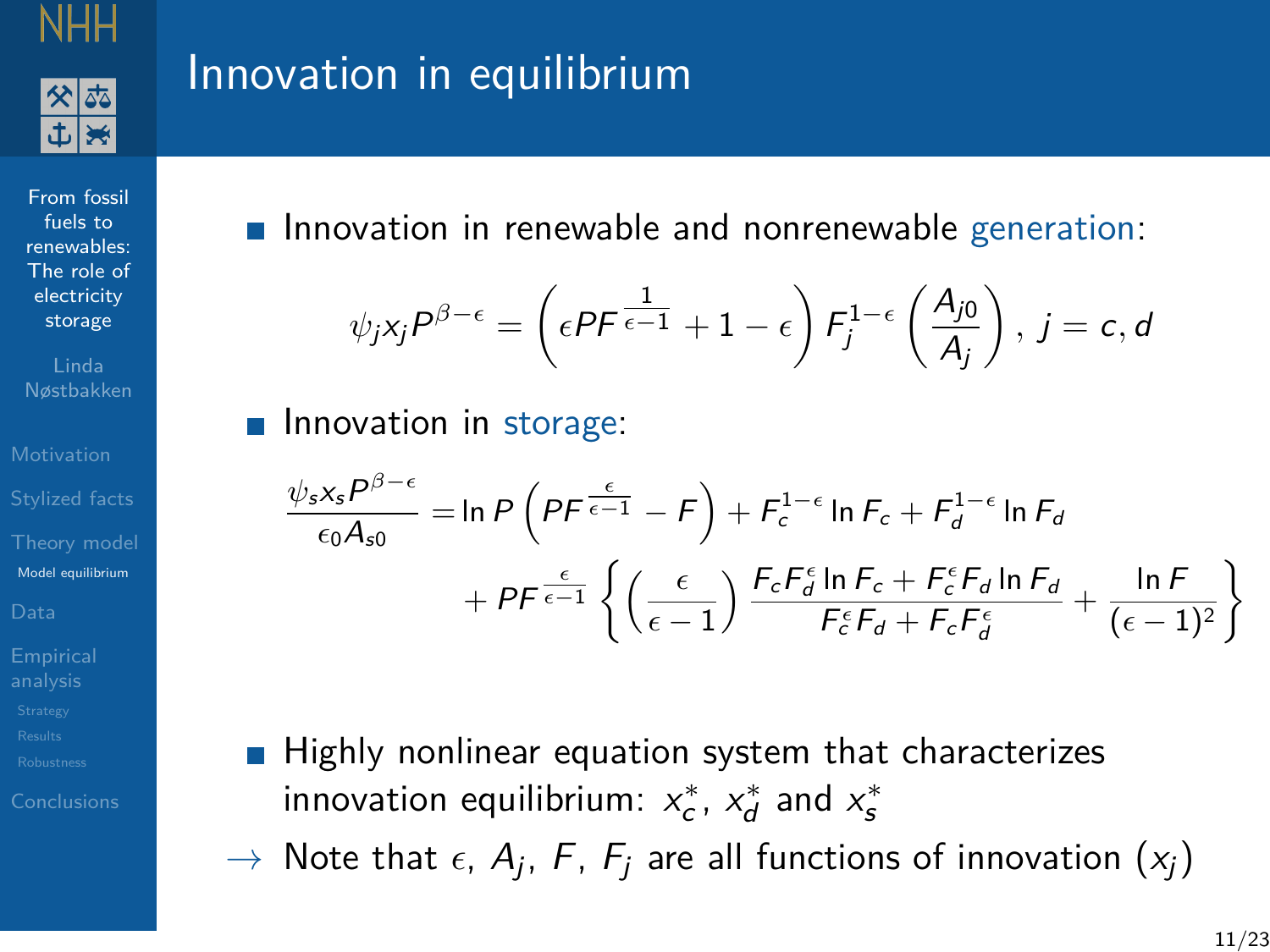

# <span id="page-12-0"></span>From theory to empirical analysis

From fossil fuels to [renewables:](#page-0-0) The role of electricity storage

Linda Nøstbakken

[Stylized facts](#page-5-0)

#### [Data](#page-12-0)

According to the theory model, innovation mainly depends on the following factors:

- **The initial state of technologies (knowledge stocks),**  $A_{i0}$ for  $i = c, d, s$
- Electricity prices, P  $\overline{\phantom{a}}$
- **Fossil fuel prices,**  $f$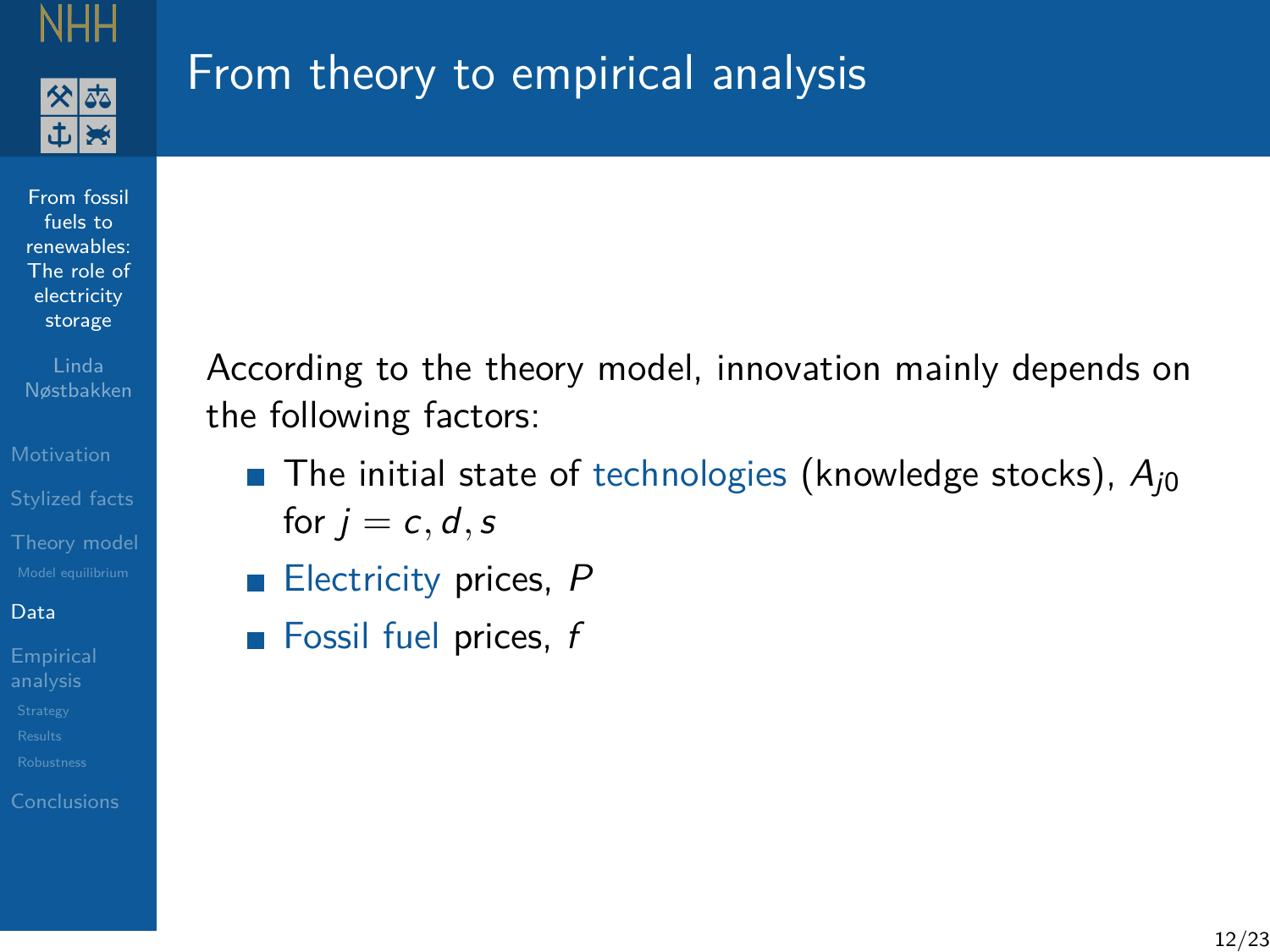

### Unique dataset What data do we need?

From fossil fuels to [renewables:](#page-0-0) The role of electricity storage

[Stylized facts](#page-5-0)

#### [Data](#page-12-0)

We build a unique global, firm-level dataset of innovations in electricity storage, and clean and dirty generation, with information on:

**1** Innovations from the global patent database of the OECD

- $\Rightarrow$  Select electricity related patents using International Patent Classification (IPC) codes from the World Intellectual Property Organization (WIPO)
- 2 Energy prices from the International Energy Agency
- **3** Economic data from the Penn World Tables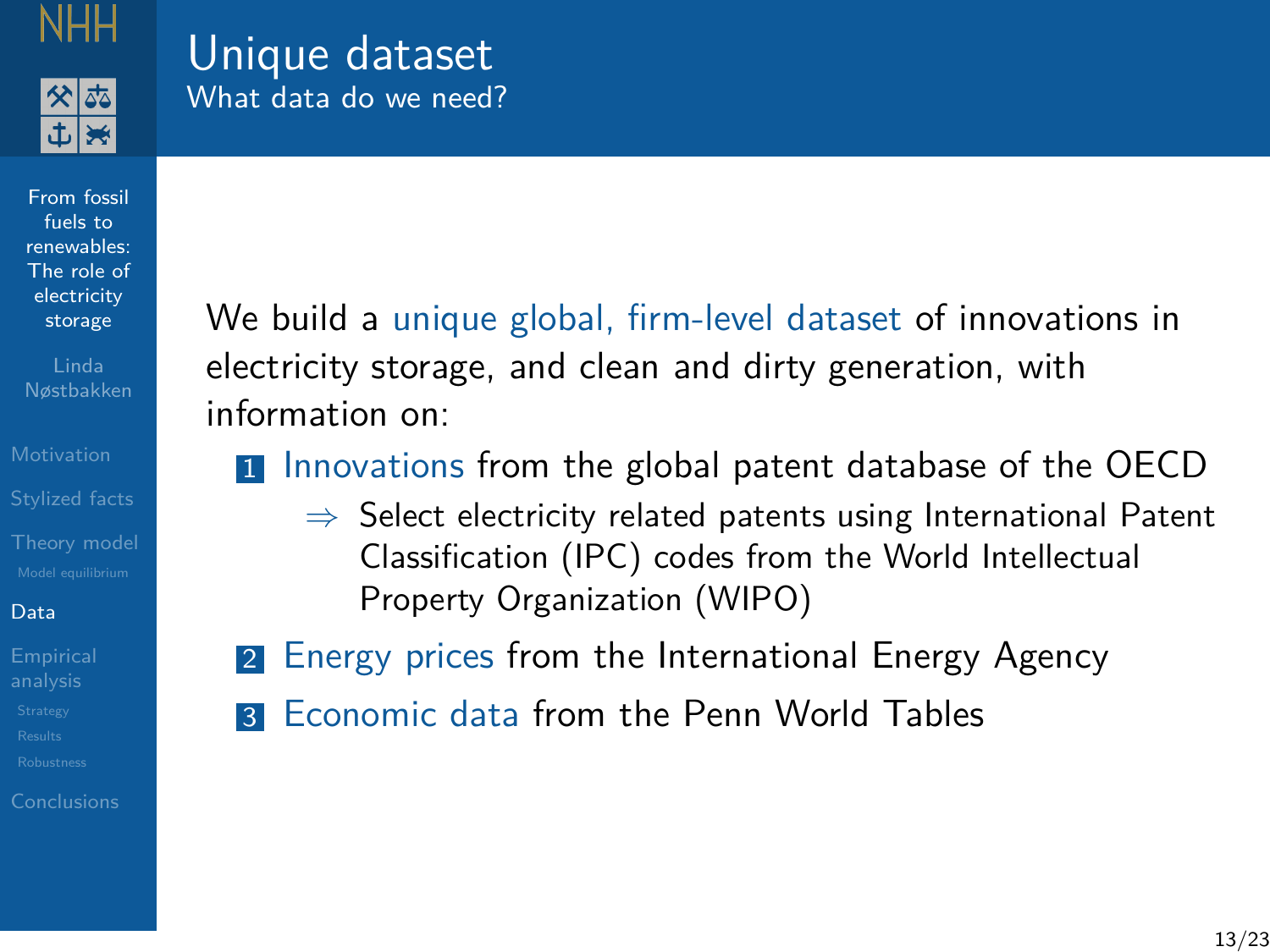

 $\frac{1}{2}$ 

### Descriptive statistics

From fossil fuels to [renewables:](#page-0-0) The role of electricity storage

Linda Nøstbakken

[Stylized facts](#page-5-0)

#### [Data](#page-12-0)

- 12,557 firms
- 70 countries
- Period: 1968-2011
- $\blacksquare$  260,252 patents:
	- Renewable:  $129,753$
	- Nonrenewable: 116,534 Ħ
	- Storage: 13,965  $\Box$

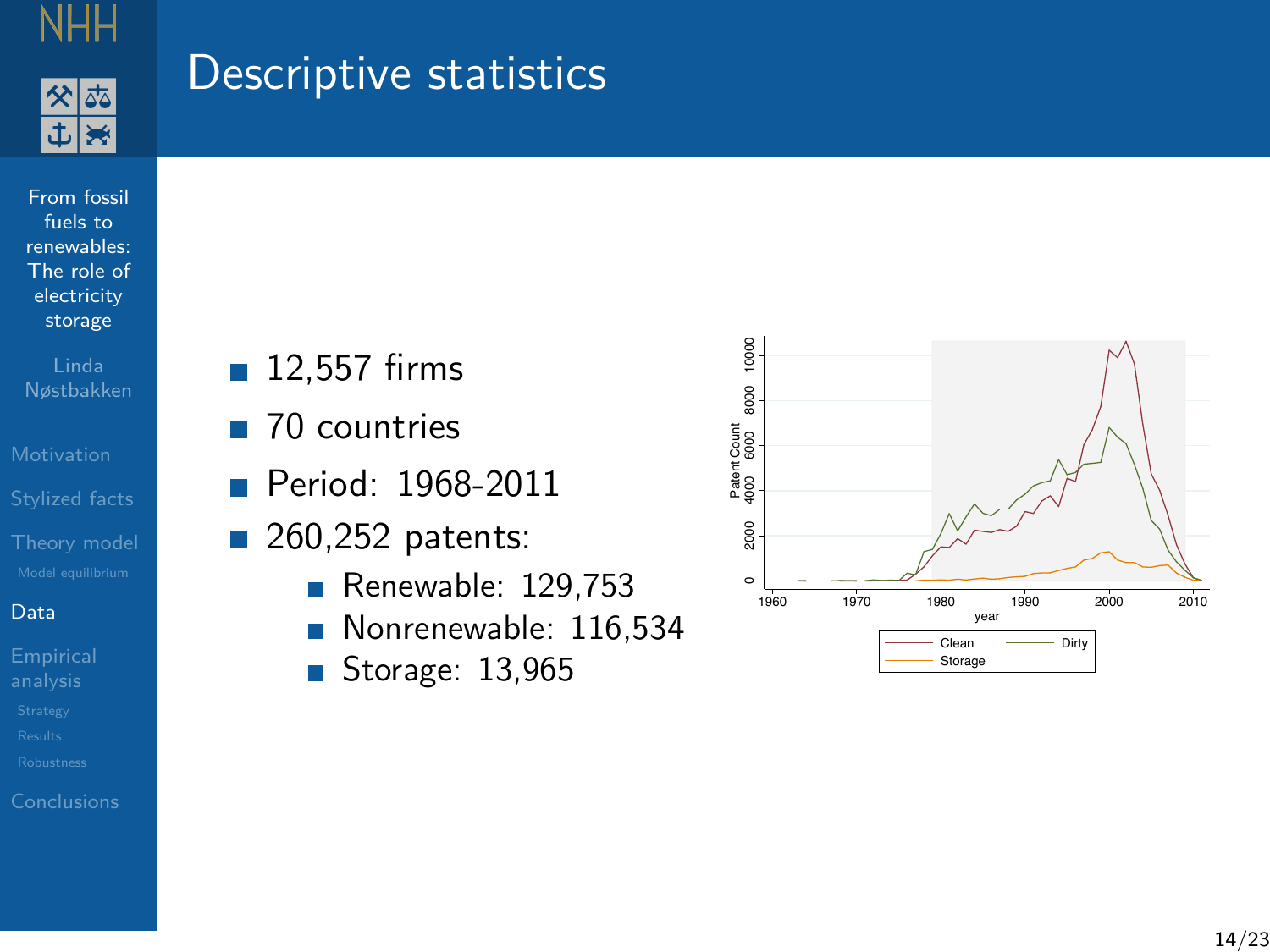

## Innovating firms by country

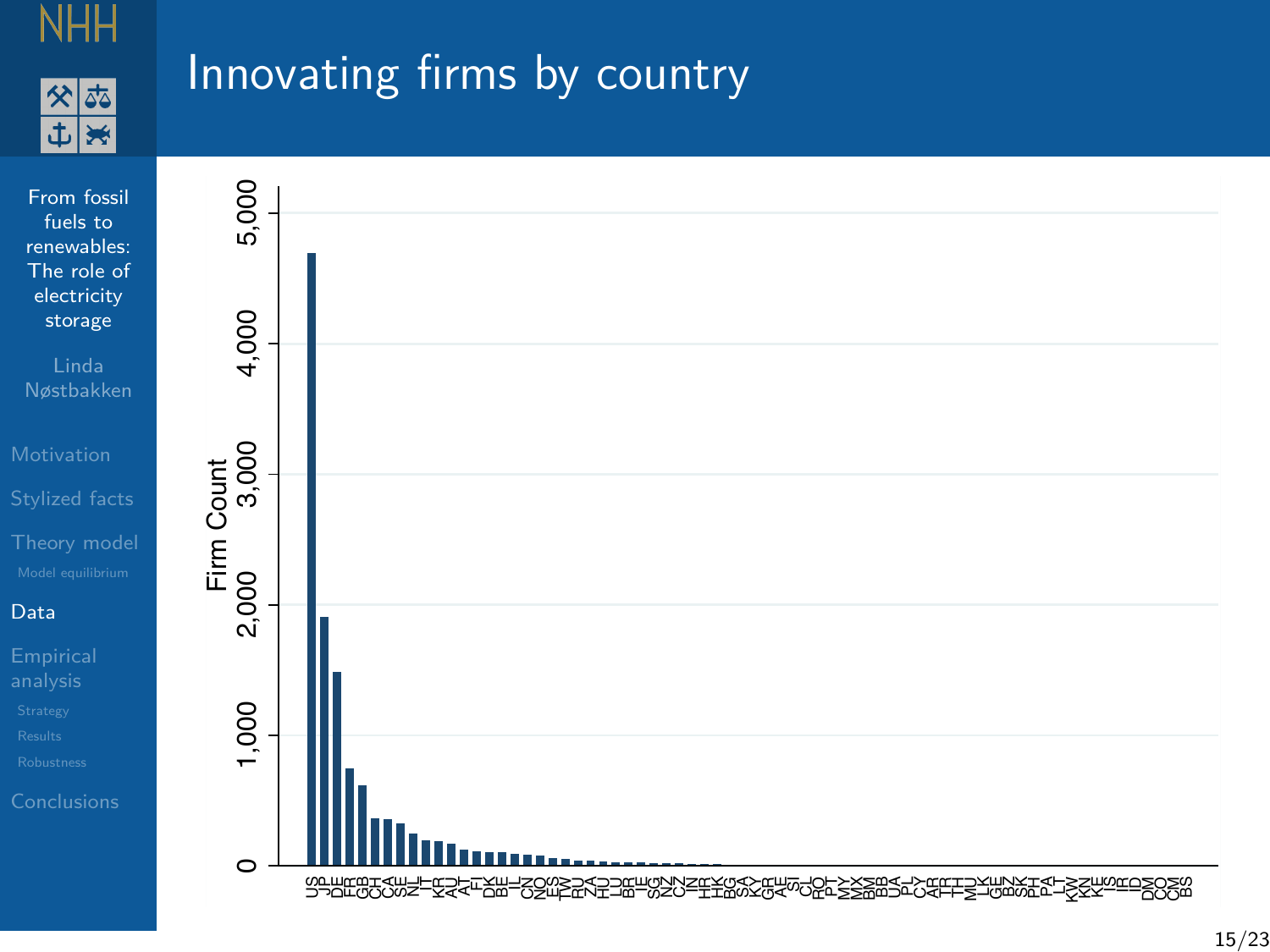

### Innovating firms by country Zooming in on the top 25

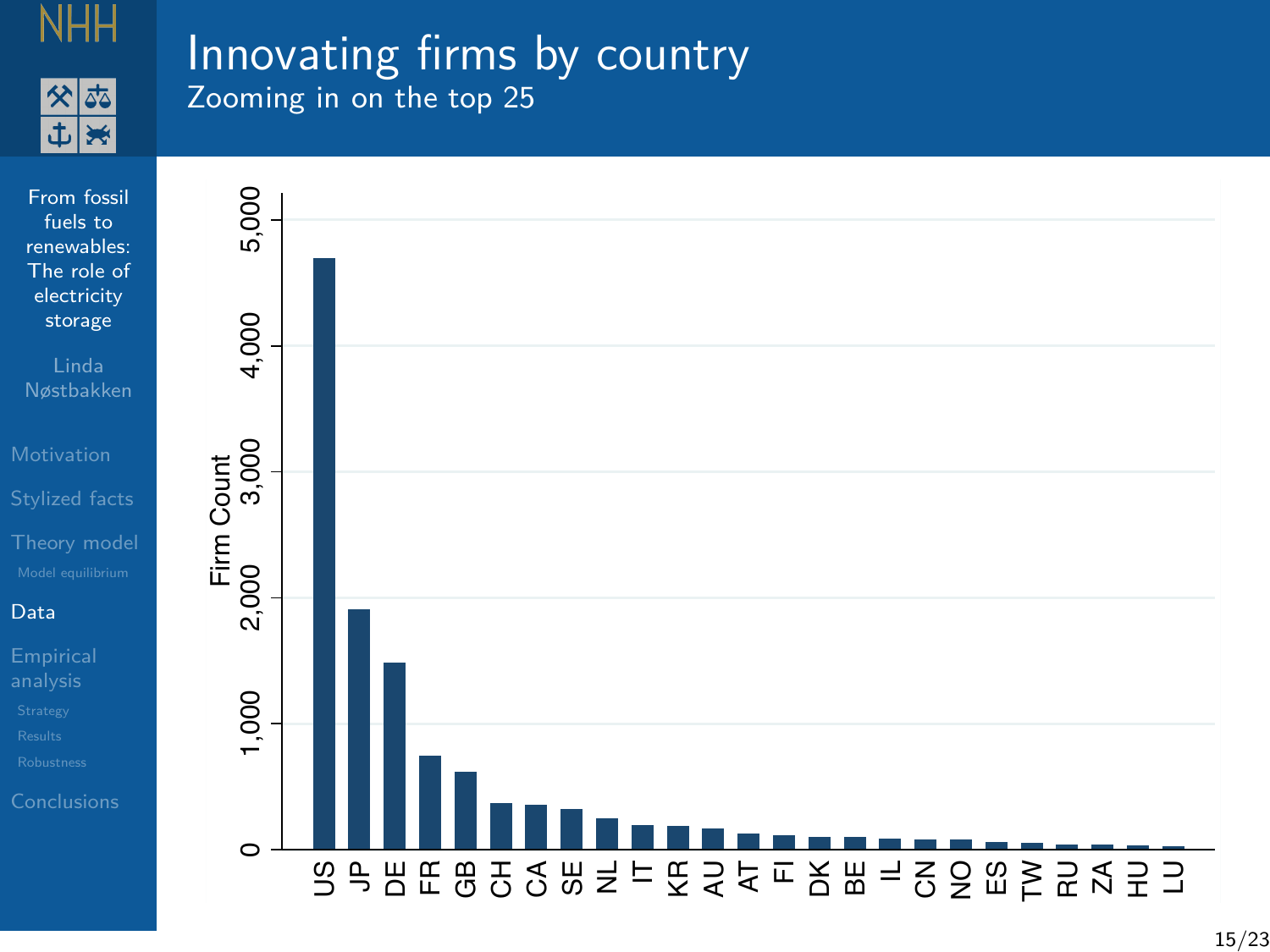

From fossil fuels to [renewables:](#page-0-0) The role of electricity storage Linda Nøstbakken

[Stylized facts](#page-5-0)

**[Strategy](#page-17-0)** 

## <span id="page-17-0"></span>Empirical strategy

Baseline specification (firm *i*; country *n*; technology  $j = c, d, s$ ; in year t)

$$
A_{jit} = \mathbf{E}_{njt-1} \beta_{1j} + \mathbf{I}_{ijt-1} \beta_{2j} + \mathbf{I}_{ijt-1}^2 \beta_{3j} + \mathbf{F}_{it-1} \alpha_j + \mathbf{X}_{it-1} \gamma_j + \delta_{tj} + \delta_{ij} + u_{ijt}
$$

- $\blacksquare$  A: number of patent applications filed by firm Relevant knowledge stock,  $K_{it}$ 
	- Internal stock, **I**: Firm's cumulative number of patents
	- External stock, **E**: Cumulative number of patents by all other firms in the relevant region (spillover effects)
- **F**<sub>it</sub>: Firm-level exposure to fossil-fuel and electricity prices
- $\bullet$   $\mathbf{X}_{it}$ : Firm-level exposure to economic indicators (GDP and GDP/capita)
- $\bullet$   $\delta$ <sub>ii</sub>: firm fixed effects
- $\delta$ <sub>it</sub>: year fixed effects
- $\Rightarrow$  Estimate with fixed-effects Poisson regression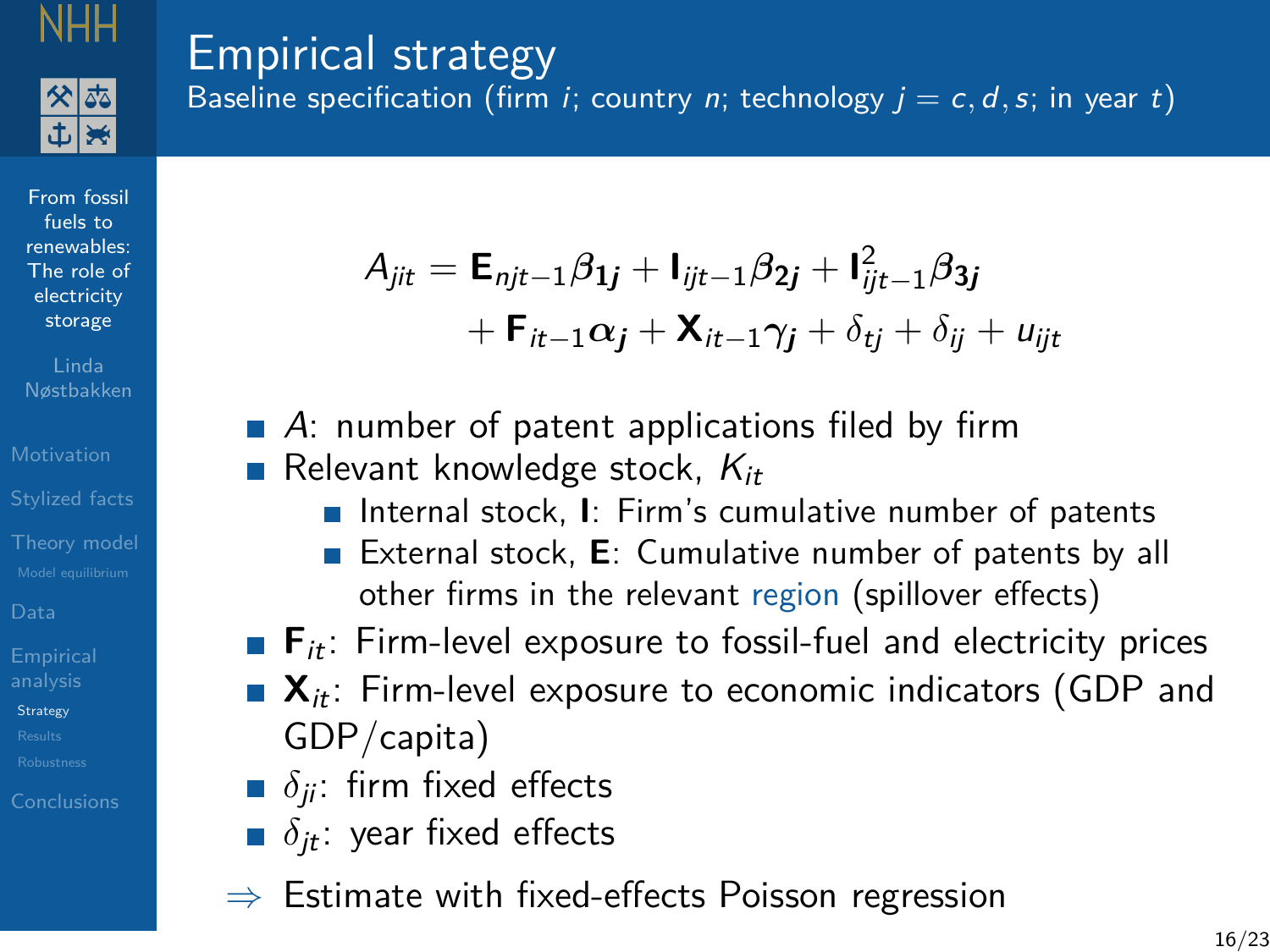

中医

# <span id="page-18-0"></span>Estimation results: Baseline model

Probability to innovate in storage, renewable, and nonrenewable technologies Dependent variable: storage/renewable/nonrenewable patent count

From fossil fuels to [renewables:](#page-0-0) The role of electricity storage

Linda Nøstbakken

[Stylized facts](#page-5-0)

[Results](#page-18-0)

|                                            | Storage        | Renewable            | Nonrenewable       |
|--------------------------------------------|----------------|----------------------|--------------------|
| Past innovations (L3):                     |                |                      |                    |
| Storage                                    | $-0.00927**$   | $0.01092**$          | 0.00243            |
|                                            | (0.00354)      | (0.00308)            | (0.00395)          |
| Renewable                                  | $0.00136*$     | $-0.0032**$          | $-0.00199$         |
|                                            | (0.00056)      | (0.00103)            | (0.00135)          |
| Nonrenewable                               | $-0.00093*$    | $-0.00047$           | $-6.8e-0.5$        |
|                                            | (0.00041)      | (0.00038)            | (0.00021)          |
| Regional spillovers (L3):                  |                |                      |                    |
| Storage                                    | 0.00033        | 0.00032 <sup>†</sup> | $-0.00029$         |
|                                            | (0.00028)      | (0.00019)            | (0.00028)          |
| Renewable                                  | $-6.8e-05$     | $-9.2e-05**$         | $2.7e-0.5$         |
|                                            | $(5.7e-05)$    | $(3.3e-05)$          | $(5.5e-05)$        |
| Nonrenewable                               | $5.7e-06$      | $4.7e-06$            | $-3.9e-05$         |
|                                            | $(3.5e-05)$    | $(2.3e-05)$          | $(3.5e-05)$        |
| Energy prices (L1):                        |                |                      |                    |
| PCoal                                      | $-0.3045$      | $-0.3397**$          | $-0.3871*$         |
|                                            | (0.2236)       | (0.127)              | (0.1786)           |
| PElectricity                               | 0.1312         | 0.2167               | $0.3259^{\dagger}$ |
|                                            | (0.2331)       | (0.1842)             | (0.1804)           |
| Economic controls (L1):                    |                |                      |                    |
| GDP                                        | 0.1308         | $-0.0767$            | $-0.04017$         |
|                                            | (0.1314)       | (0.08384)            | (0.09254)          |
| GDPcap                                     | 0.9574         | 1.4650*              | 1.0500             |
|                                            | (0.7476)       | (0.587)              | (0.6001)           |
| Observations                               | 13241          | 59265                | 38932              |
| No. of groups                              | 1335           | 8681                 | 5107               |
| Chi <sup>2</sup>                           | 6330.65        | 1304.89              | 493.22             |
| $\mathbf{a} = \mathbf{a} \cdot \mathbf{a}$ | $+$<br>$-$ 0.4 | $- - -$              |                    |

Significance levels: \*\*: 1%  $\frac{1}{15\%}$   $\frac{1}{1}$ : 10%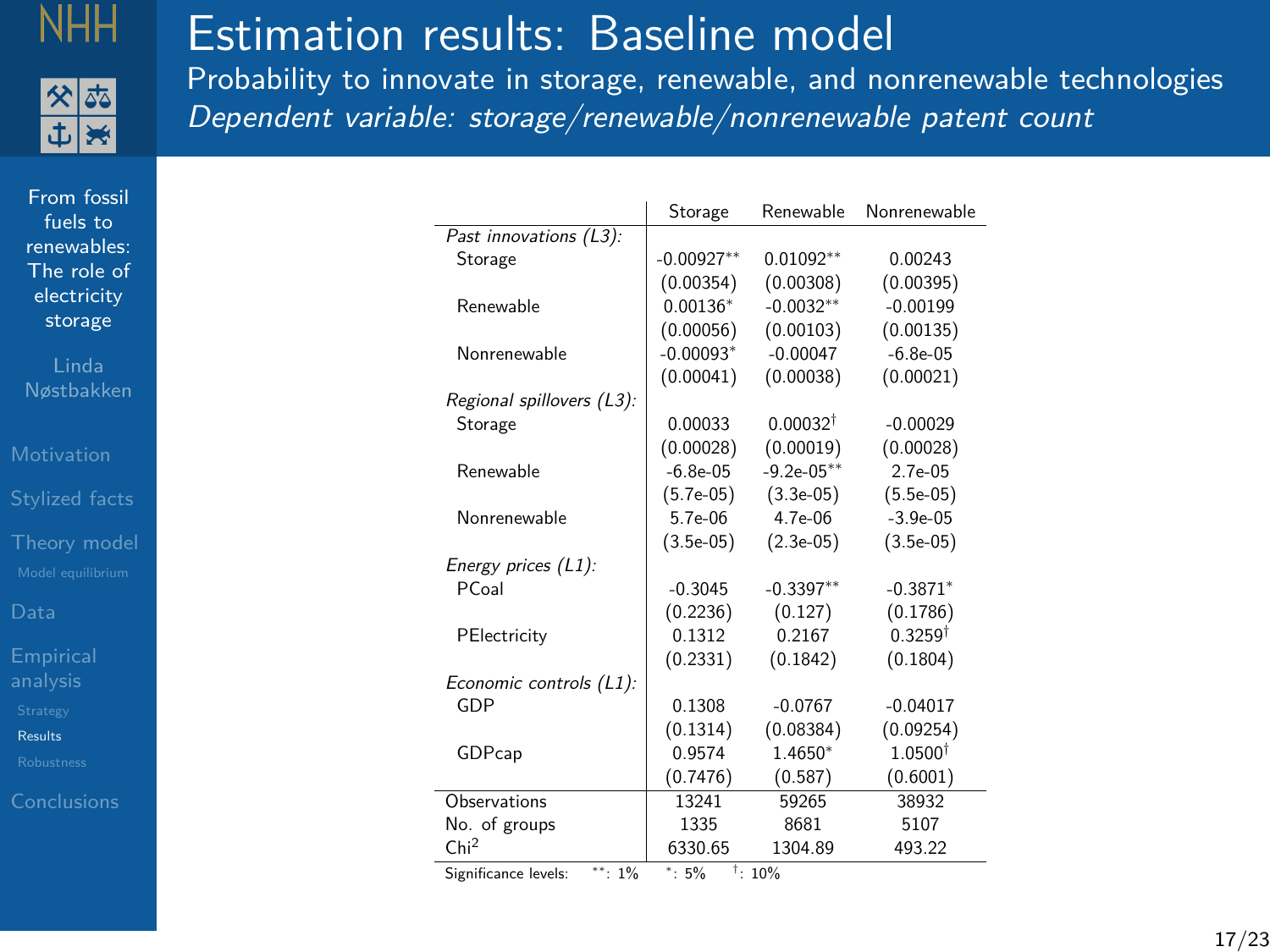

### Storage helps both renewable and nonrenewable Result 1

From fossil fuels to [renewables:](#page-0-0) The role of electricity storage

[Stylized facts](#page-5-0)

[Results](#page-18-0)

Q1: How does storage affect innovation in electricity generation?

- Renewable: Better storage technologies ⇔ more innovation in renewable technologies
- **Nonrenewable:** 
	- Better storage technologies  $\Rightarrow$  more innovation in efficiency-improving nonrenewable technologies
	- However, overall effect (all nonrenewable technologies) positive but statistically non-significant
- $\Rightarrow$  Electricity storage not only benefits renewable energy, also conventional production  $\rightarrow$  intermittency problem and ramping issue
- $\Rightarrow$  Electricity storage affects both the speed and direction of technical change in electricity generation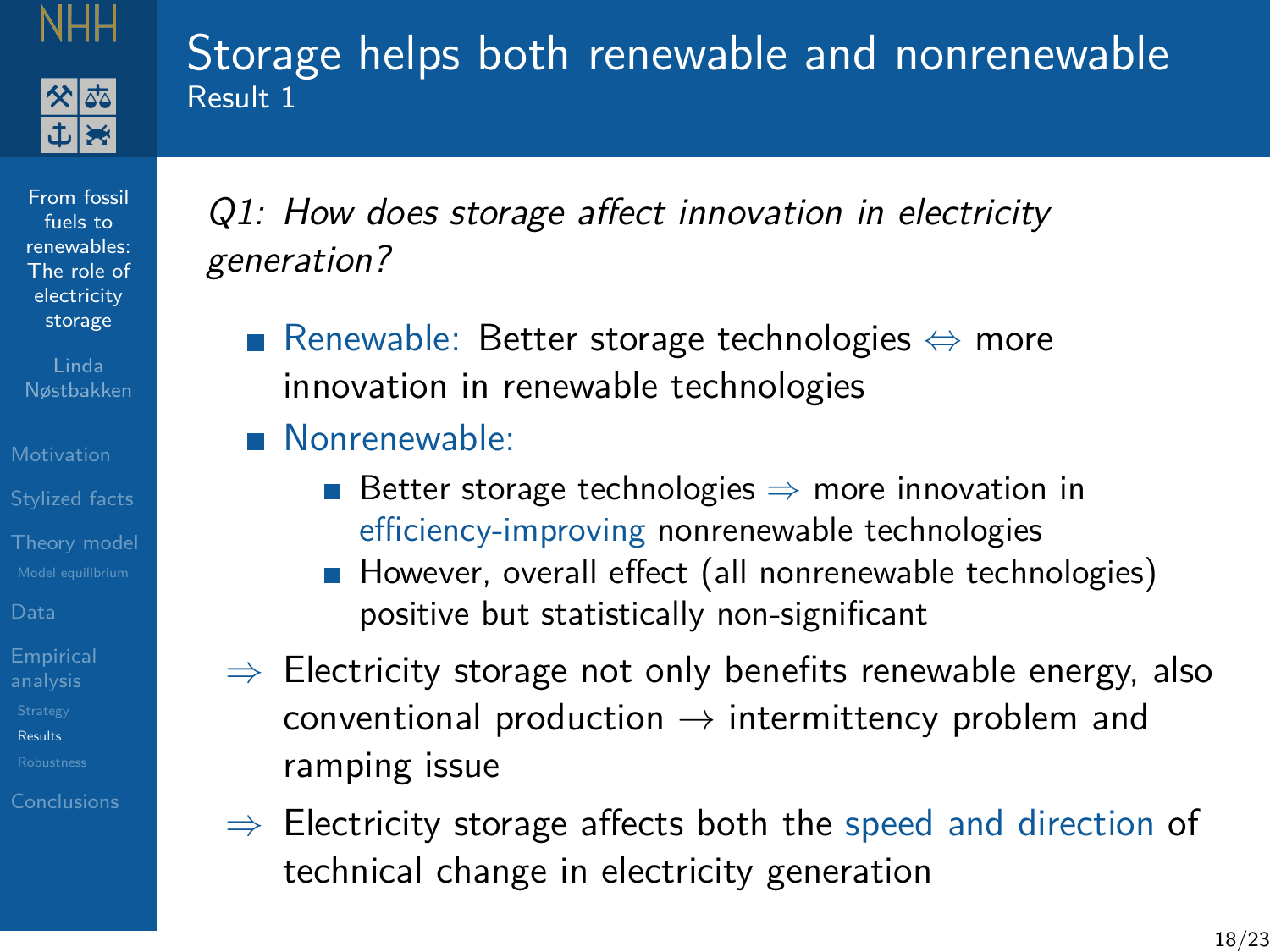

### Complements or substitutes? Result 2

From fossil fuels to [renewables:](#page-0-0) The role of electricity storage

[Stylized facts](#page-5-0)

[Results](#page-18-0)

Q2: Are renewable and nonrenewable electricity inputs complements or substitutes?

- Our empirical results match the theoretical predictions when renewable and nonrenewable are substitutes
- Exception: A higher fossil fuel price yields less innovation in renewable generation, rather than more
- $\Rightarrow$  Intermittent renewable electricity currently rely on (base/peak) electricity from fossil fuels, but not the other way around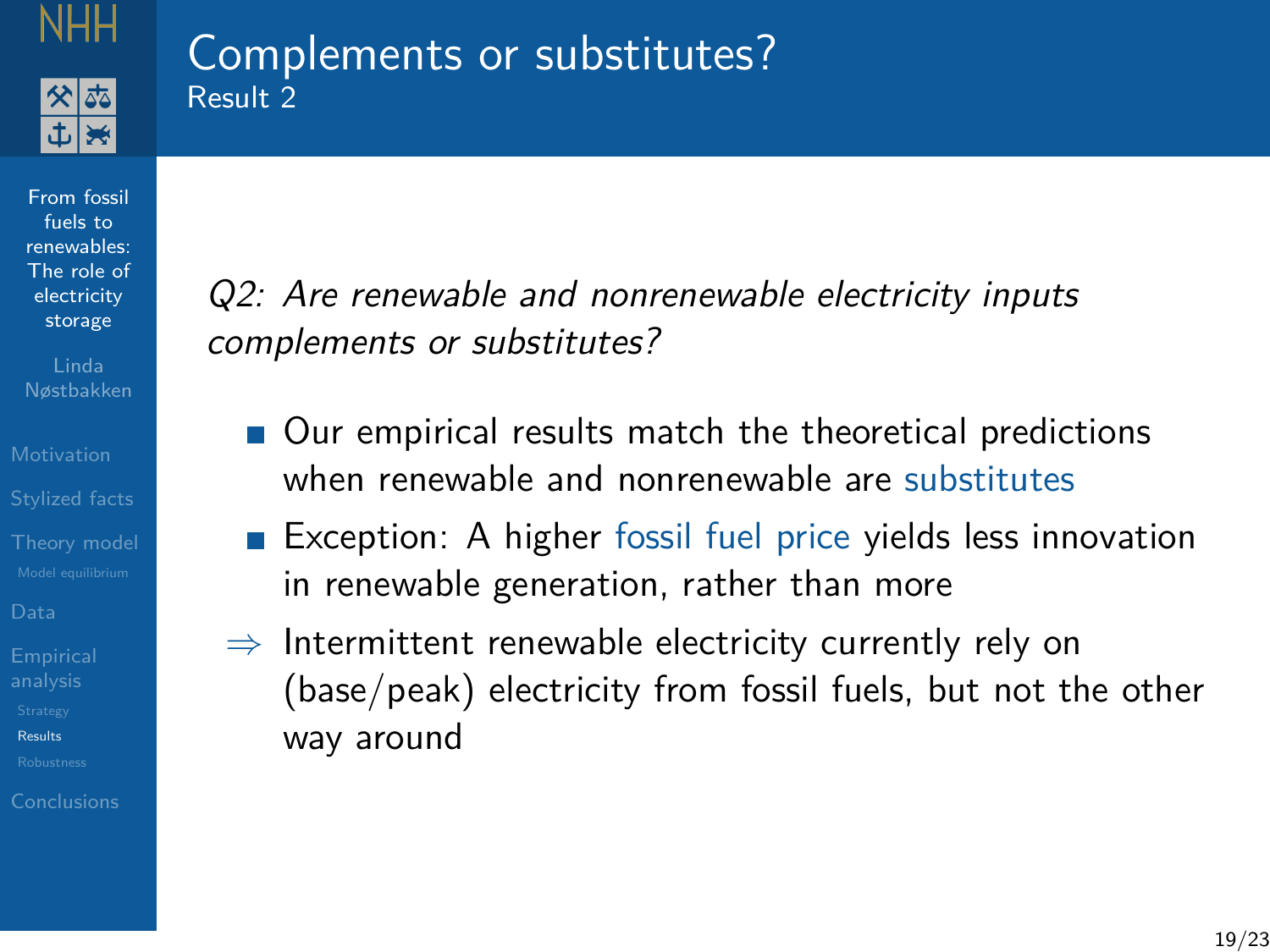

### Fossil fuel prices Result 3

From fossil fuels to [renewables:](#page-0-0) The role of electricity storage

[Stylized facts](#page-5-0)

[Results](#page-18-0)

Q3: How does the fossil fuel price affect innovation in the electricity sector?

- Contrary to what we expected, the coal price has a negative impact on innovation in all three technologies: renewable, nonrenewable, and storage
- With current storage solutions, renewable electricity relies on backup from traditional fossil-fuel based electricity (grid balance, peak/off-peak)
- $\Rightarrow$  Policies seeking to promote renewable electricity by raising the price of fossil fuels (ex:  $CO<sub>2</sub>$  tax) might not have the intended effect (yet) – unless combined with other policy efforts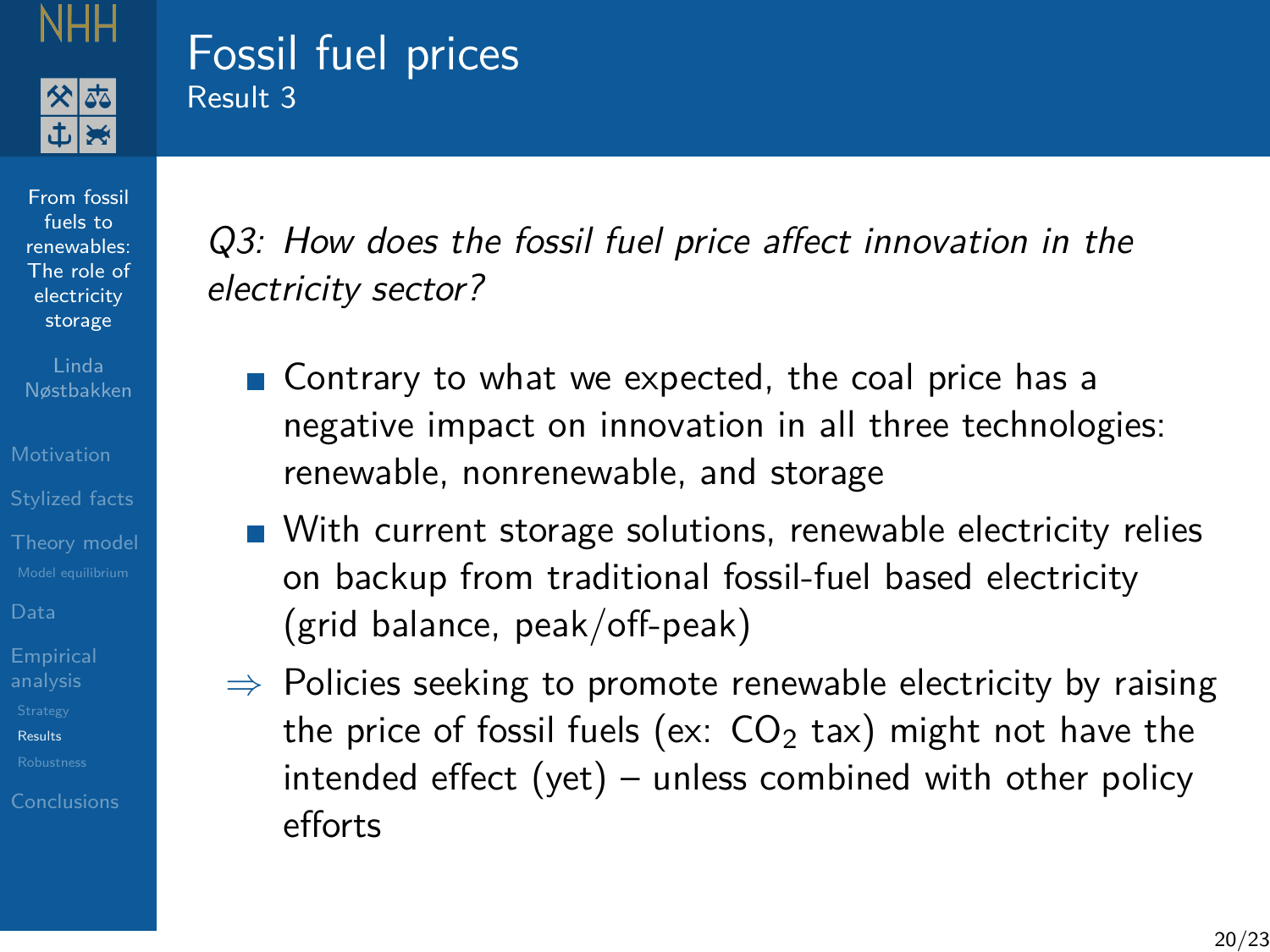

### <span id="page-22-0"></span>**Robustness**

From fossil fuels to [renewables:](#page-0-0) The role of electricity storage

Linda Nøstbakken

[Stylized facts](#page-5-0)

[Robustness](#page-22-0)

Results are robust to various specifications:

- $\blacksquare$  More fixed effects: Firm  $+$  year  $+$  country  $+$ country-by-year FEs
- Selection of patents (tech definition)
- Extent of spillovers
- Lag structure: 1 to 5 years
- Fuel prices: coal, natural gas, oil  $\overline{\phantom{a}}$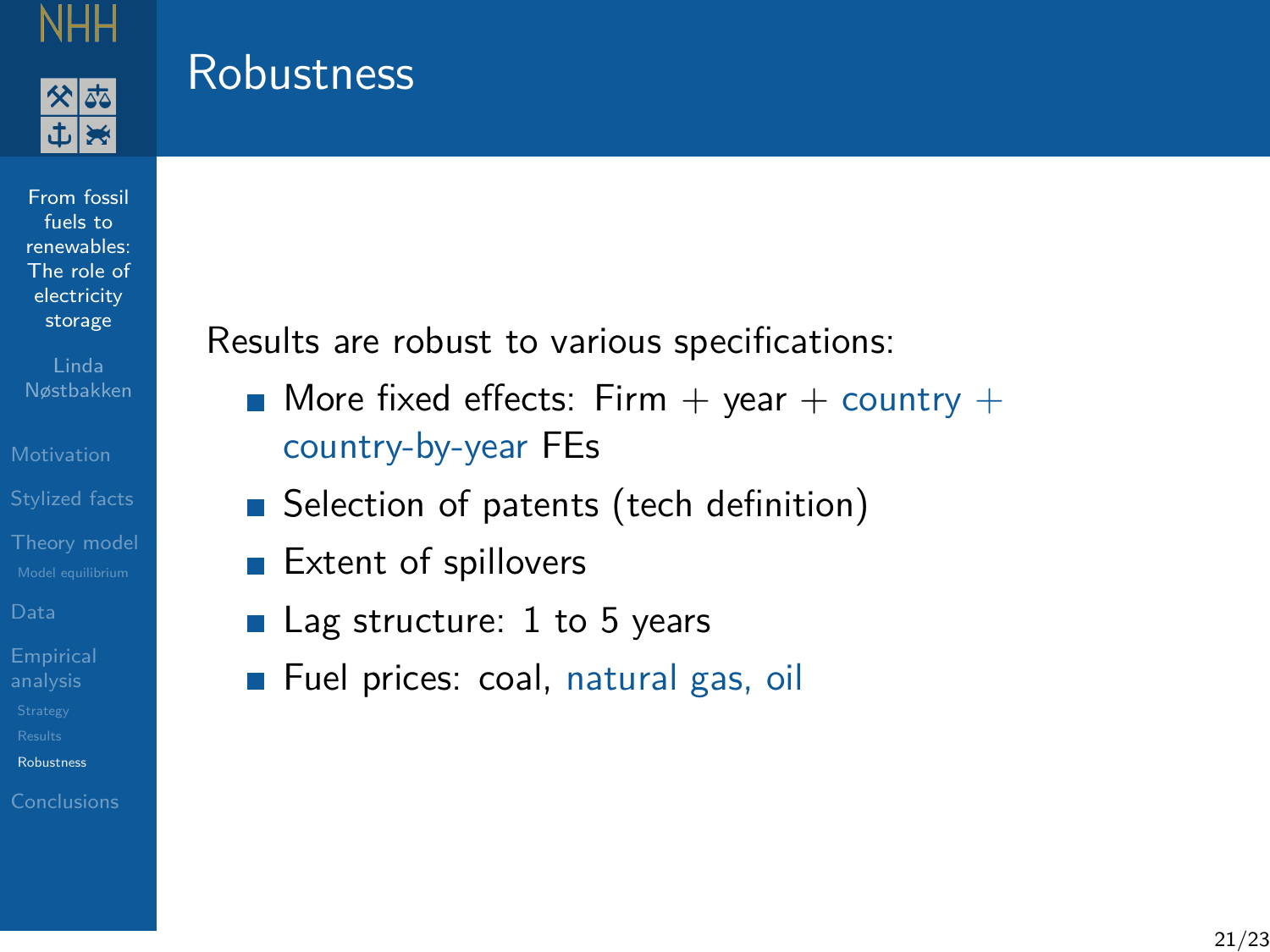

## <span id="page-23-0"></span>Summary and conclusions

From fossil fuels to [renewables:](#page-0-0) The role of electricity storage

Nøstbakken

[Stylized facts](#page-5-0)

[Conclusions](#page-23-0)

■ We study the role of storage on innovation in electricity:

- We propose a stylized model of innovation and production in the electricity sector
- **E**stimate the effect of innovation in electricity storage on innovation, and the direction of technological change in electricity generation using global patent data from 1969 to 2011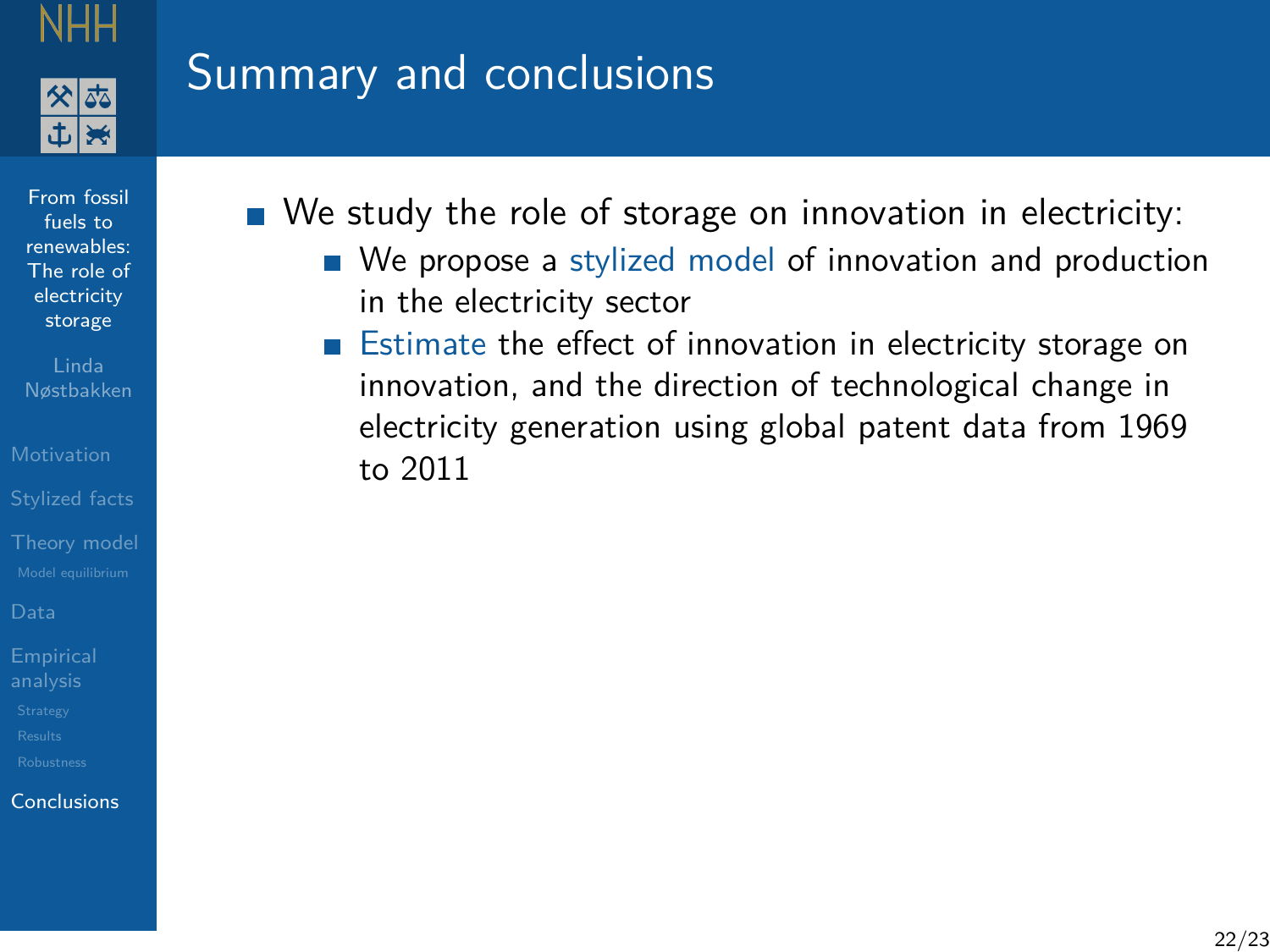

## Summary and conclusions

From fossil fuels to [renewables:](#page-0-0) The role of electricity storage

[Stylized facts](#page-5-0)

[Conclusions](#page-23-0)

■ We study the role of storage on innovation in electricity:

- We propose a stylized model of innovation and production in the electricity sector
- Estimate the effect of innovation in electricity storage on innovation, and the direction of technological change in electricity generation using global patent data from 1969 to 2011
- We find that electricity storage significantly affects both the speed and direction of innovation in electricity generation:
	- **Firms with more storage knowledge more likely to file** patents related to renewable and efficiency-improving nonrenewable generation
- **Positive feedback between innovation in storage and** renewable generation (not between storage and nonrenewable)